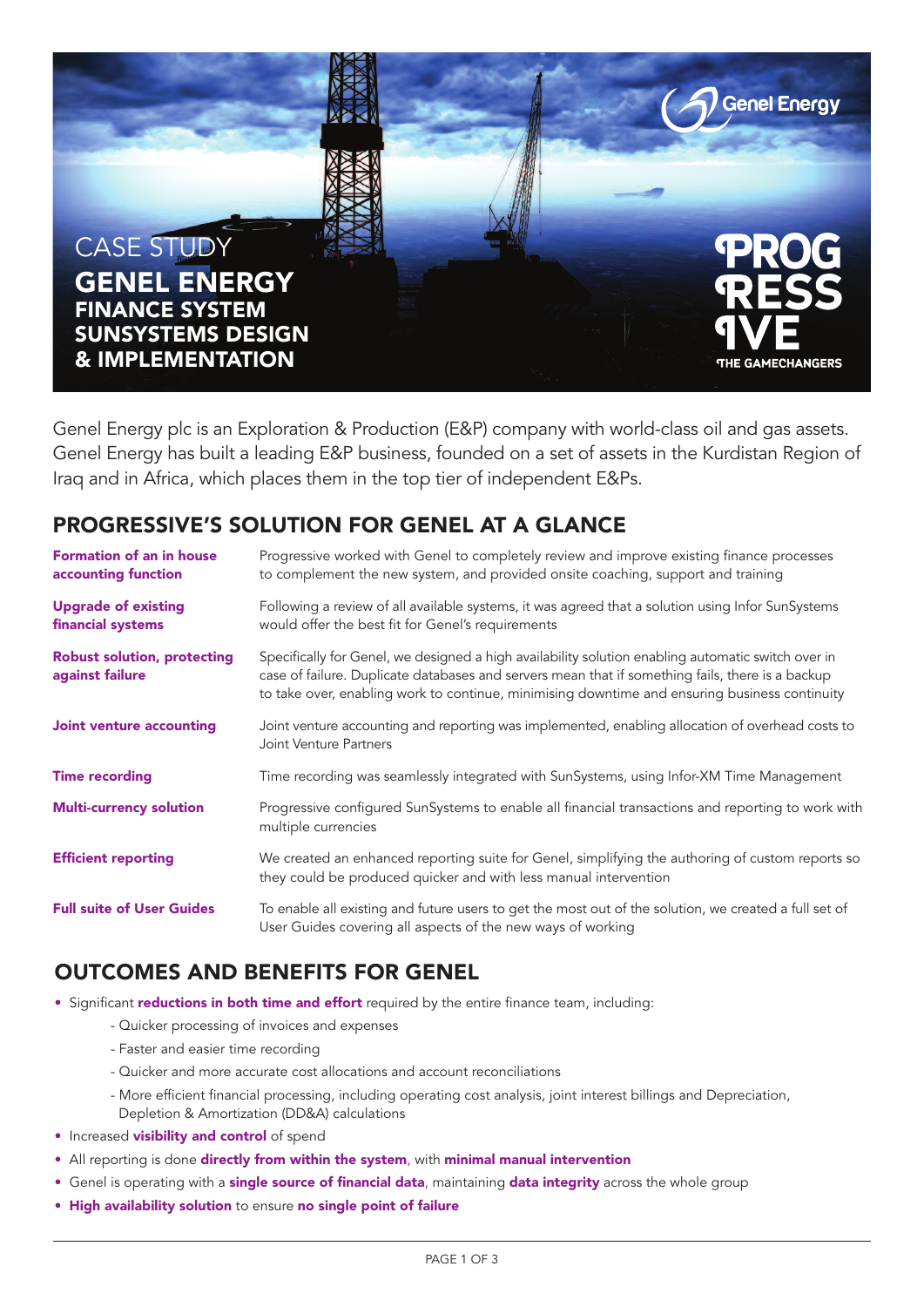# **THE CHALLENGE**

Genel had experienced significant growth – a number of assets had been purchased in Africa and the Kurdistan Region of Iraq. The London team had increased from 8 to 50 people, requiring a second office, and the team in Turkey was also growing.

Genel needed to upgrade the financial systems that were currently being used in Turkey. They also wanted to bring their accounting activity in London in house, given the increase in number of transactions for the UK. Any solution needed to provide seamless integration between the teams in London and Turkey, enabling them access to a single source of information in real time, regardless of which office they were in. Any new system would need to satisfy all local finance requirements in the respective currencies, as well as international requirements, such as multicurrency reporting.

Genel were also looking for a time management system to enable them to record and manage employee's and contractor's time more effectively and efficiently.

## **THE SOLUTION**

SunSystems was selected as the systems solution, following a review of alternatives including SAP, Oracle and MS Dynamics. It provided the best solution for many of Genel's requirements such as joint venture accounting and specific reporting capability. Infor XM – Time Management was selected as a time recording system. In addition to having the necessary functionality, it integrated with SunSystems as a companion product.

In addition to fulfilling the systems requirements, Progressive worked with Genel on a complete review of all finance processes. Working with the finance team, Progressive designed a centralised IT environment to gain maximum benefit from the new finance system that could serve the entire group, no matter where they were located.

"Progressive's pragmatic approach, willingness to get their hands dirty and dedication to their work have all been key to a successful working partnership.

 Not only have I been impressed with Progressive's depth of expertise in finance, finance systems and the specifics of the oil & gas industry, but I've also been impressed with the speed in which our system implementation has been delivered.

 Their end-to-end service has gone far beyond design and implementation, and even now, post implementation, one of Progressive's senior consultants is onsite coaching our team and providing ongoing support & training."

#### **DAVID MCCONNACHIE**

Group Financial Controller

**Genel Energy** 

The combined solution of a new finance system and reengineered IT environment delivered a centralised financial accounting and reporting solution, with a single source of financial data accessible at all times from all of Genel's office locations.

Progressive created an extensive suite of User Guides in addition to the End User training. These Guides covered all aspects of the solution, including system screen shots and step by step guides to the new ways of working. This means that Genel have materials to support current users in using the system, but also material to quickly train any new users as the company grows.

## **OUTCOMES AND BENEFITS**

Genel and Progressive commenced the project in October 2012, with a Go Live date scheduled for January 2013. However, Genel were keen to accelerate the project following the appointment of a new Joint Venture Accountant. The Go Live date was brought forward significantly, to November 2012. Progressive were able to deliver to these challenging timelines, **delivering the system within three weeks**, and having the **core accounting functions operational within just six weeks**. The time management solution was integrated soon after, with completion by January 2013.

Genel is seeing significant reductions in both time and effort required by the entire finance team.

Efficiencies are most noticeable during month-end close, which includes; invoice and expense processing, time writing, cost allocations, account reconciliations, operating cost analysis, production of joint interest billings, DD&A calculations, asset and liability valuations and a full suite of group management reports with the entire group's month close being complete and ready for distribution by the 9th working day.

All financial reporting is now generated directly from within the system with minimal manual intervention, resulting in a single source of data that maintains financial data integrity across the whole group.